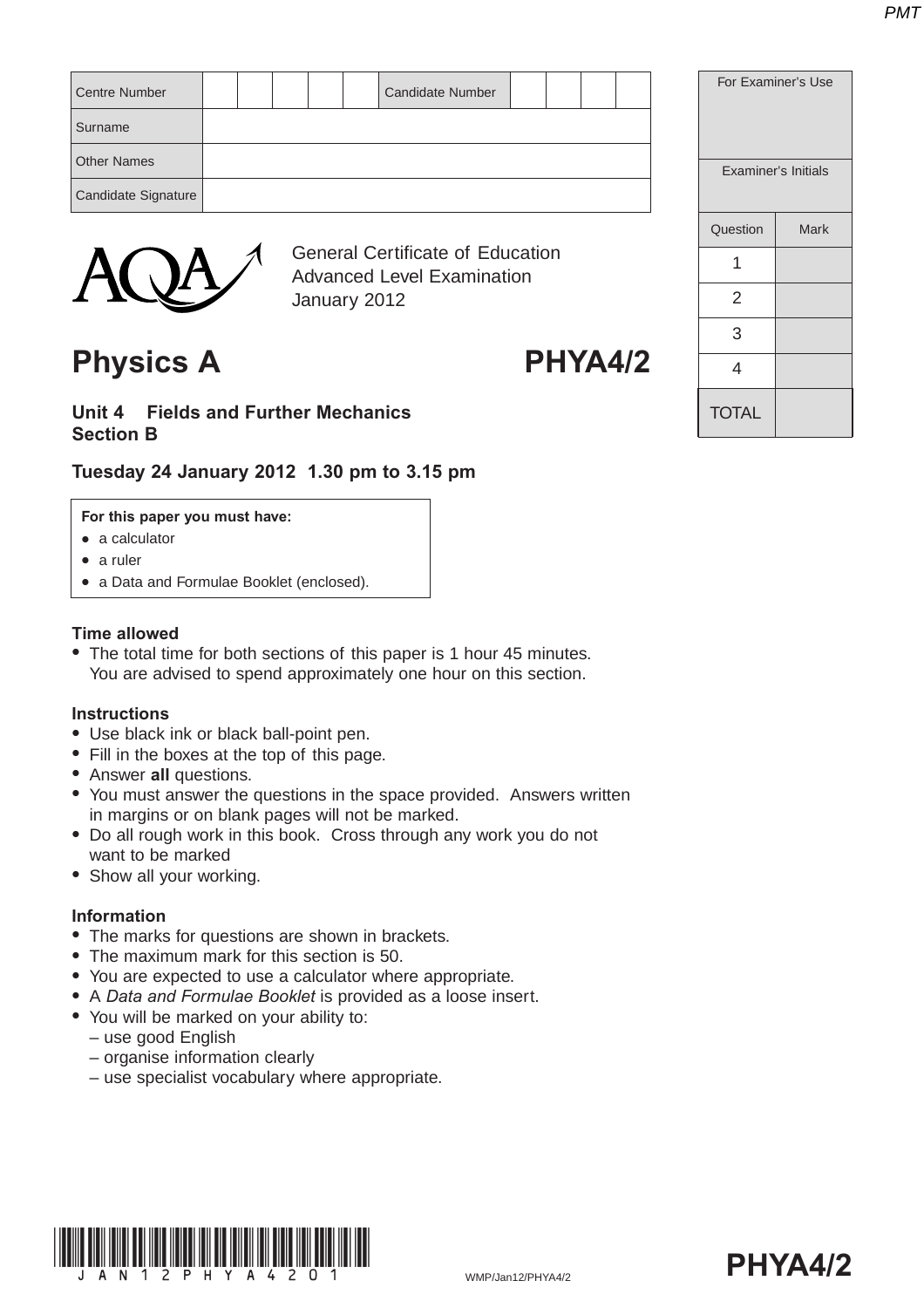*box*



![](_page_1_Picture_3.jpeg)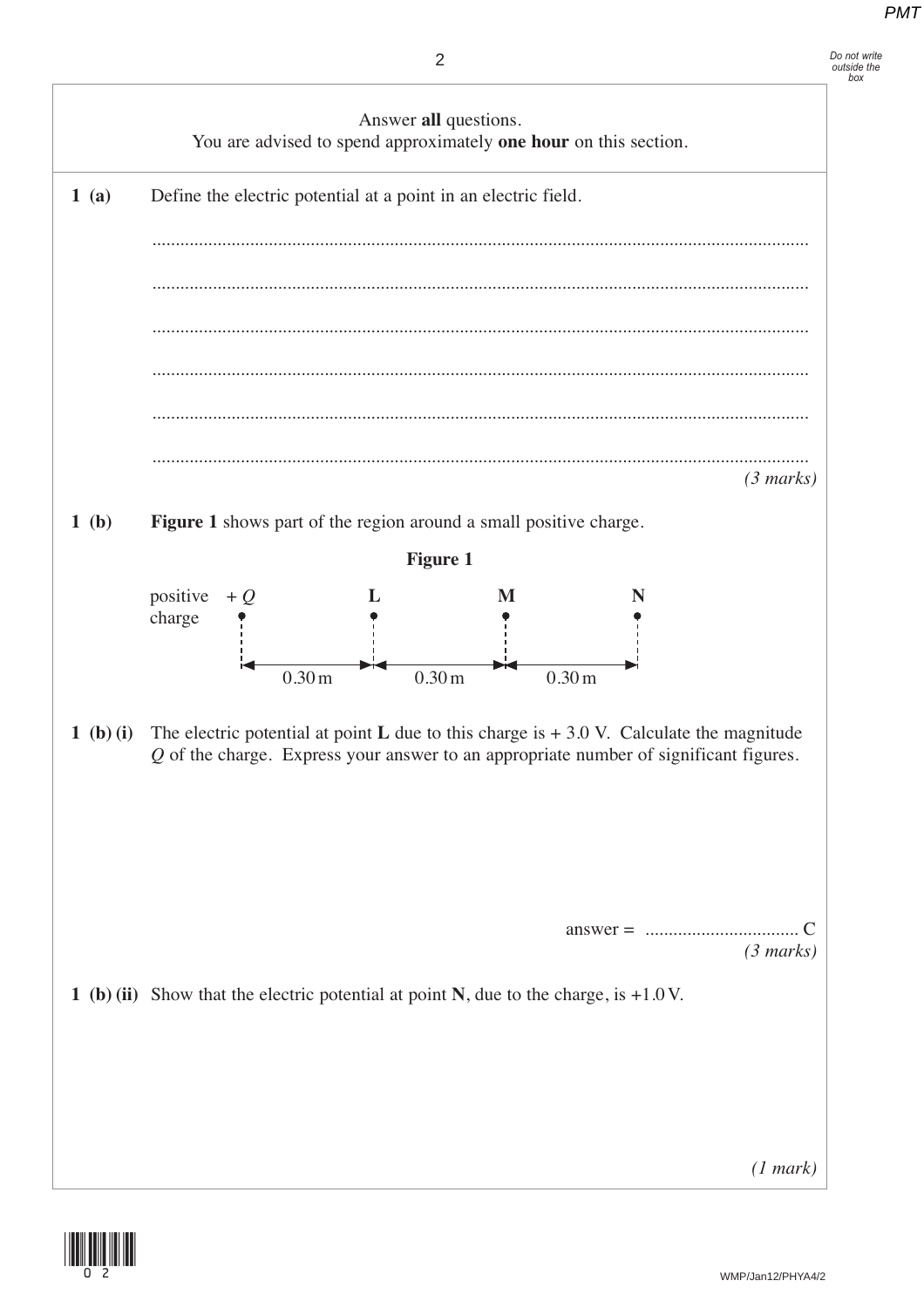**1 (b) (iii)** Show that the electric field strength at point **M**, which is mid-way between **L** and **N**, is  $2.5 \text{ V m}^{-1}$ .

*(1 mark)*

**1 (c)** R and S are two charged parallel plates, 0.60 m apart, as shown in **Figure 2**. They are at potentials of  $+3.0$  V and  $+1.0$  V respectively.

![](_page_2_Figure_5.jpeg)

- **1 (c) (i)** On **Figure 2**, sketch the electric field between R and S, showing its direction. *(2 marks)*
- **1 (c) (ii)** Point **T** is mid-way between R and S. Calculate the electric field strength at **T**.

answer = .......................... V m–1 *(1 mark)*

**1 (c) (iii)** Parts (b)(iii) and (c)(ii) both involve the electric field strength at a point mid-way between potentials of  $+1.0$  V and  $+3.0$  V. Explain why the magnitudes of these electric field strengths are different.

 ............................................................................................................................................. ............................................................................................................................................. ............................................................................................................................................. *(1 mark)*

**12**

![](_page_2_Picture_12.jpeg)

![](_page_2_Picture_13.jpeg)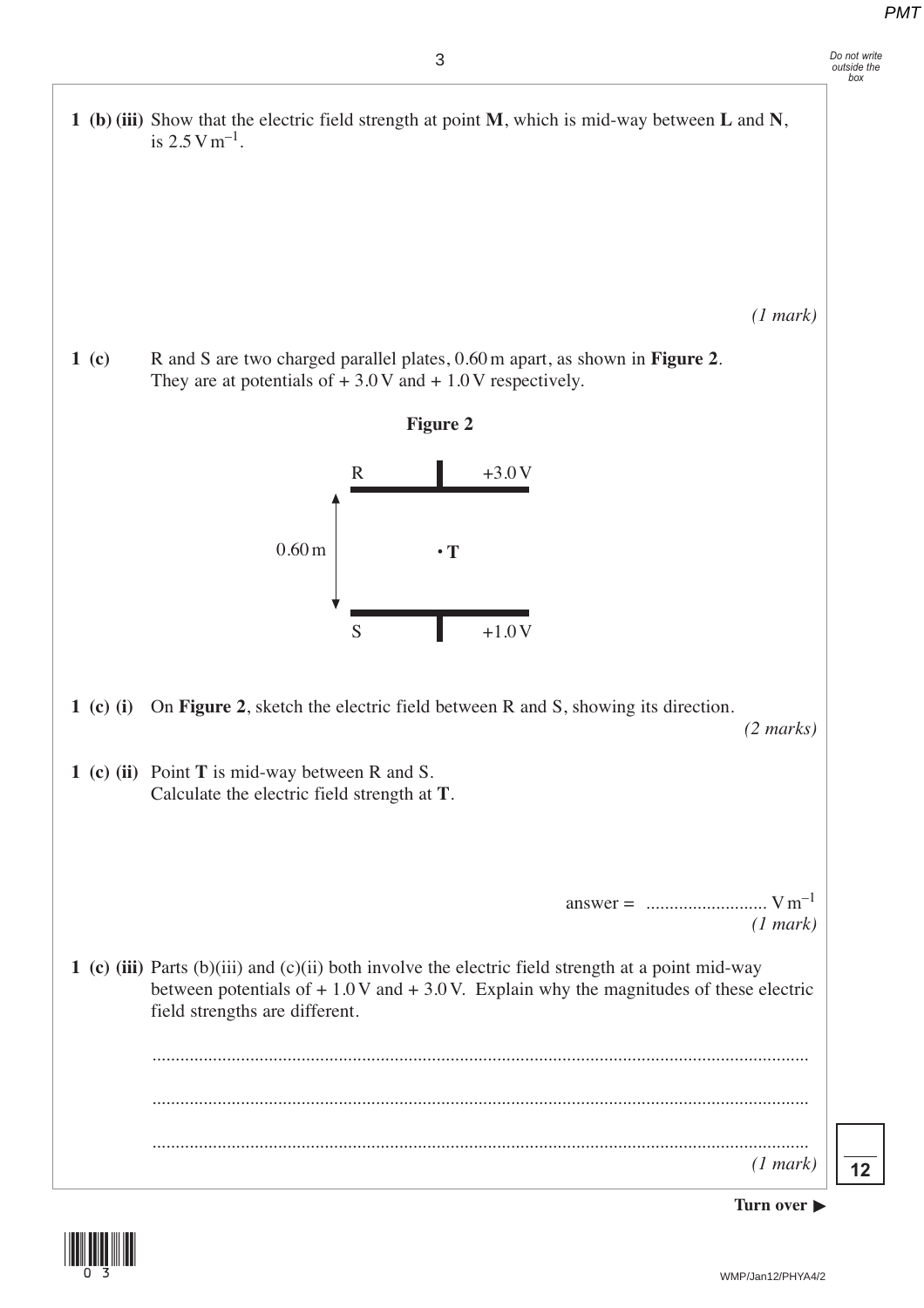![](_page_3_Figure_2.jpeg)

![](_page_3_Figure_3.jpeg)

![](_page_3_Picture_4.jpeg)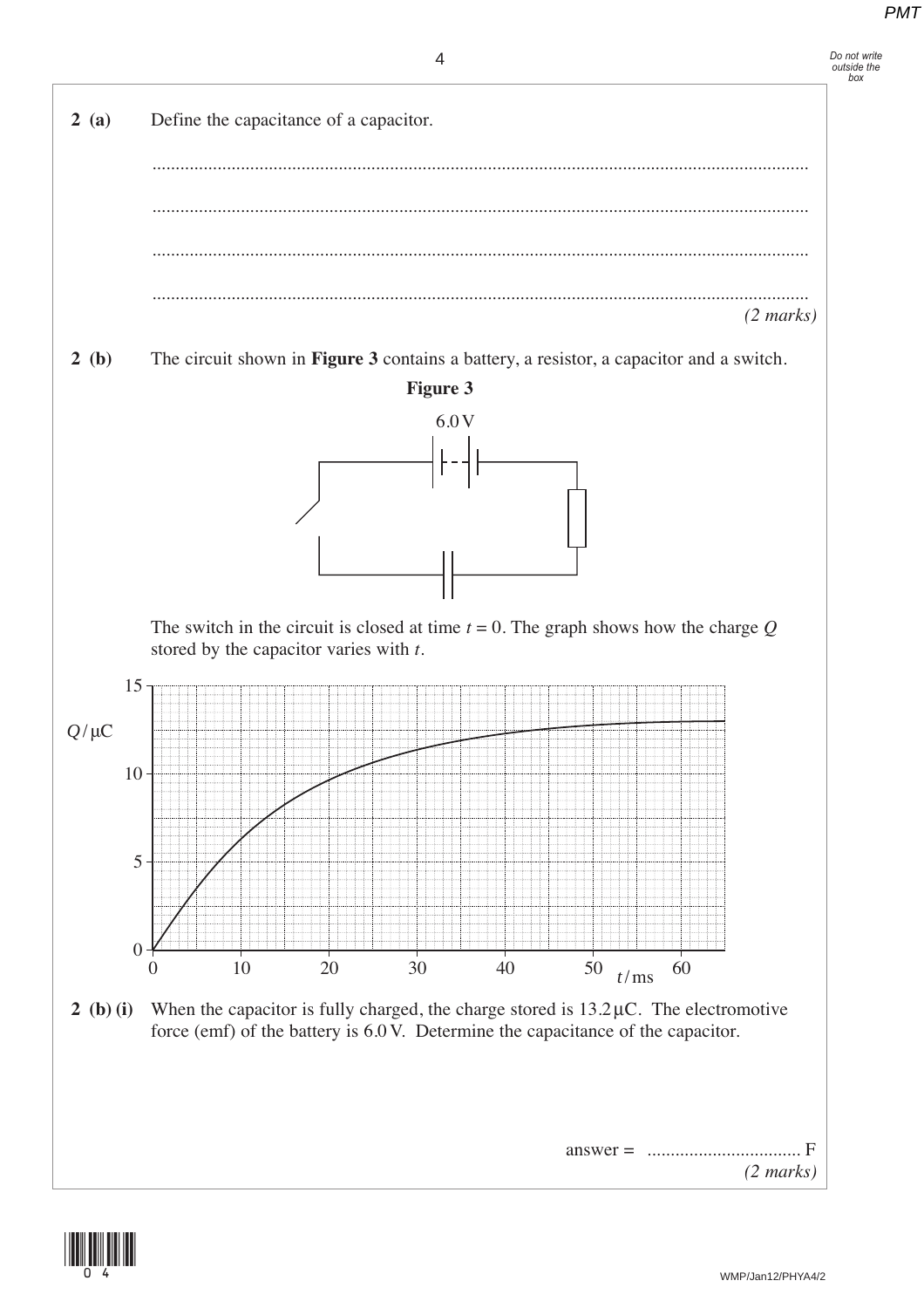*Do not write outside the box*

**2 (b) (ii)** The time constant for this circuit is the time taken for the charge stored to increase from

0 to 63% of its final value. Use the graph to find the time constant in milliseconds.

|           | $(2 \text{ marks})$<br>2 (b) (iii) Hence calculate the resistance of the resistor.                                                                                          |  |
|-----------|-----------------------------------------------------------------------------------------------------------------------------------------------------------------------------|--|
|           | $\Omega$<br>$answer =$<br>(1 mark)<br>2 (b) (iv) What physical quantity is represented by the gradient of the graph?                                                        |  |
|           |                                                                                                                                                                             |  |
| 2 (c) (i) | (1 mark)<br>Calculate the maximum value of the current, in mA, in this circuit during the charging<br>process.                                                              |  |
|           | $answer =$<br>(1 mark)                                                                                                                                                      |  |
|           | 2 (c) (ii) Sketch a graph on the outline axes to show how the current varies with time as the<br>capacitor is charged. Mark the maximum value of the current on your graph. |  |
|           | current/mA                                                                                                                                                                  |  |

 $0 \hspace{3.2cm} 60$ 

time /ms

 $0 -$ 

*(2 marks)*

**11**

![](_page_4_Figure_5.jpeg)

![](_page_4_Picture_6.jpeg)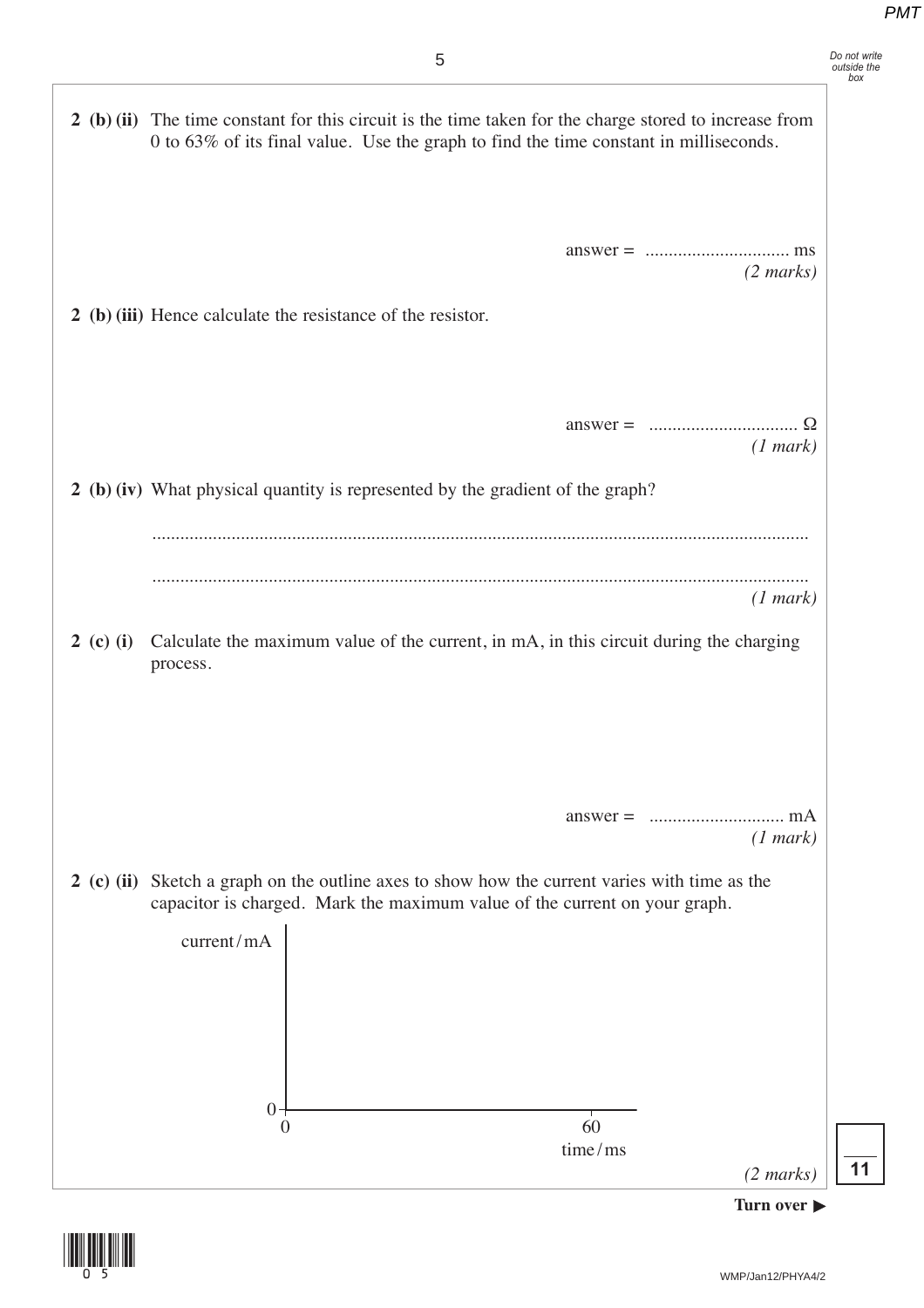![](_page_5_Figure_2.jpeg)

![](_page_5_Picture_3.jpeg)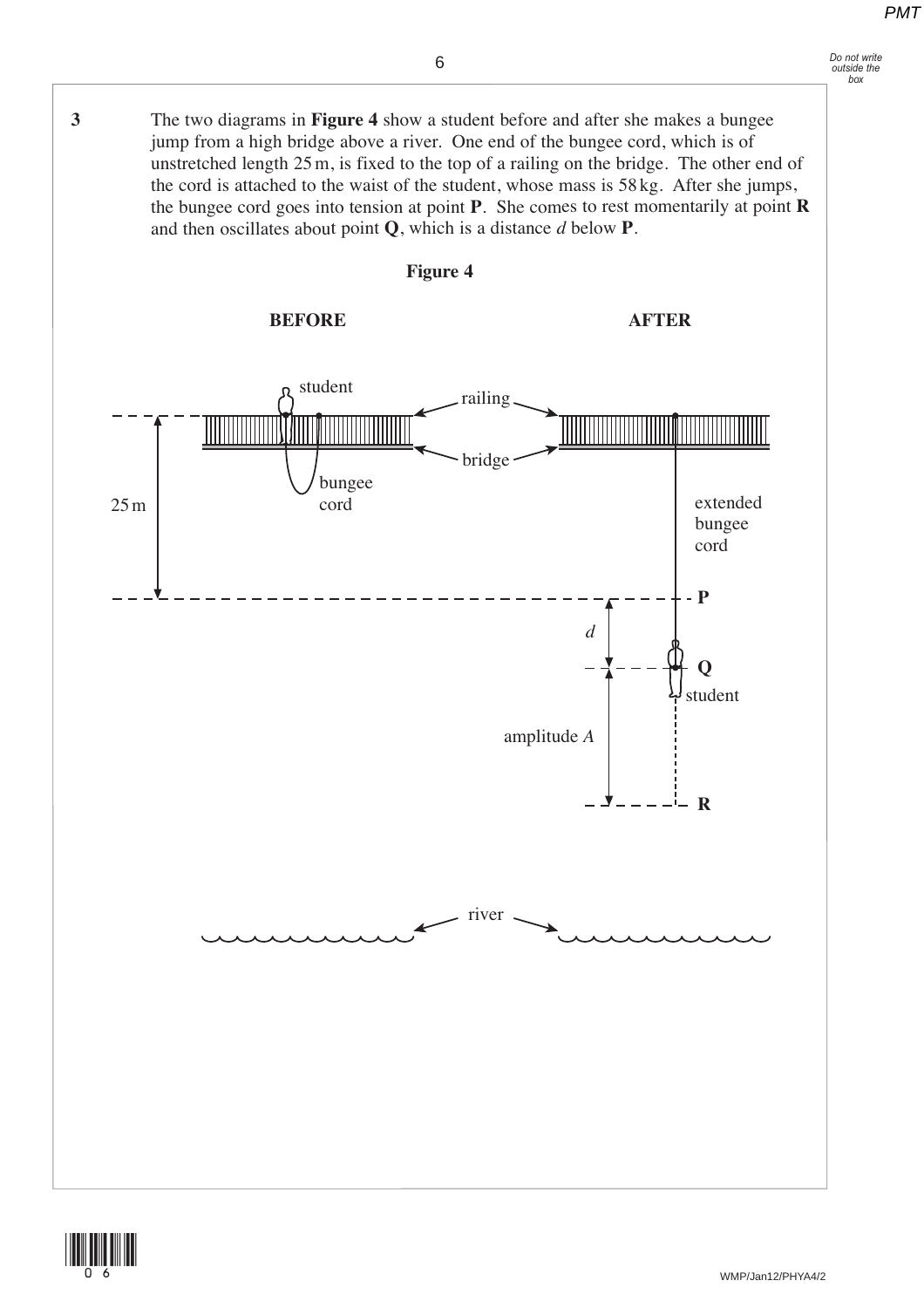*(3 marks)*

**Turn over**  $\blacktriangleright$ 

![](_page_6_Picture_4.jpeg)

WMP/Jan12/PHYA4/2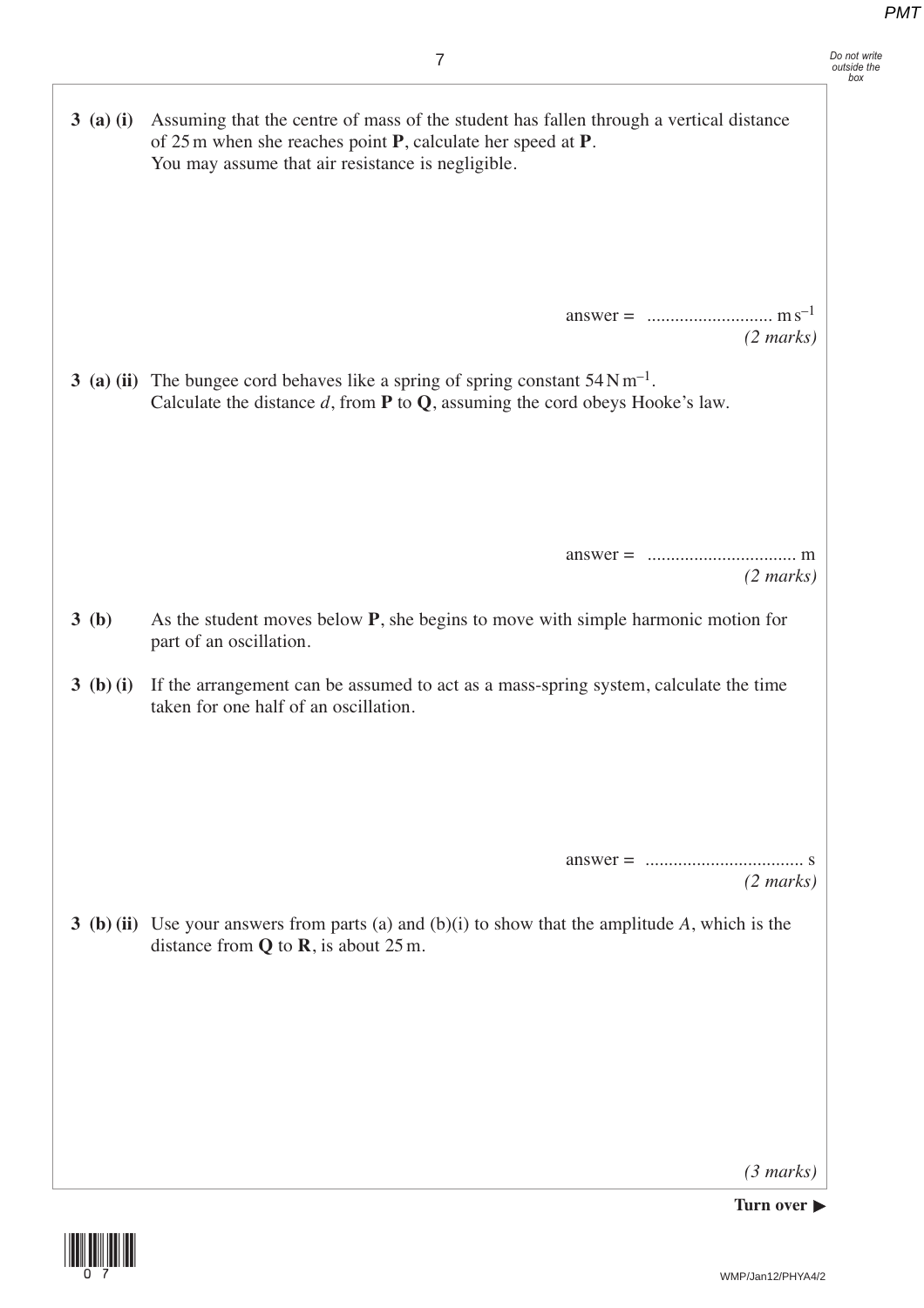| 3 <sub>(c)</sub> | Explain why, when the student rises above point $P$ , her motion is no longer simple<br>harmonic.                                     |
|------------------|---------------------------------------------------------------------------------------------------------------------------------------|
|                  |                                                                                                                                       |
|                  |                                                                                                                                       |
|                  |                                                                                                                                       |
|                  |                                                                                                                                       |
|                  |                                                                                                                                       |
|                  |                                                                                                                                       |
|                  |                                                                                                                                       |
|                  | $(2 \text{ marks})$                                                                                                                   |
|                  | 3 (d) (i) Where is the student when the stress in the bungee cord is a maximum?                                                       |
|                  |                                                                                                                                       |
|                  | (1 mark)                                                                                                                              |
|                  | 3 (d) (ii) The bungee cord has a significant mass. Whereabouts along the bungee cord is the<br>stress a maximum? Explain your answer. |
|                  |                                                                                                                                       |
|                  |                                                                                                                                       |
|                  |                                                                                                                                       |
|                  |                                                                                                                                       |
|                  | $(2 \text{ marks})$                                                                                                                   |
|                  |                                                                                                                                       |
|                  |                                                                                                                                       |
|                  |                                                                                                                                       |
|                  |                                                                                                                                       |
|                  |                                                                                                                                       |
|                  |                                                                                                                                       |

![](_page_7_Picture_3.jpeg)

 $\overline{14}$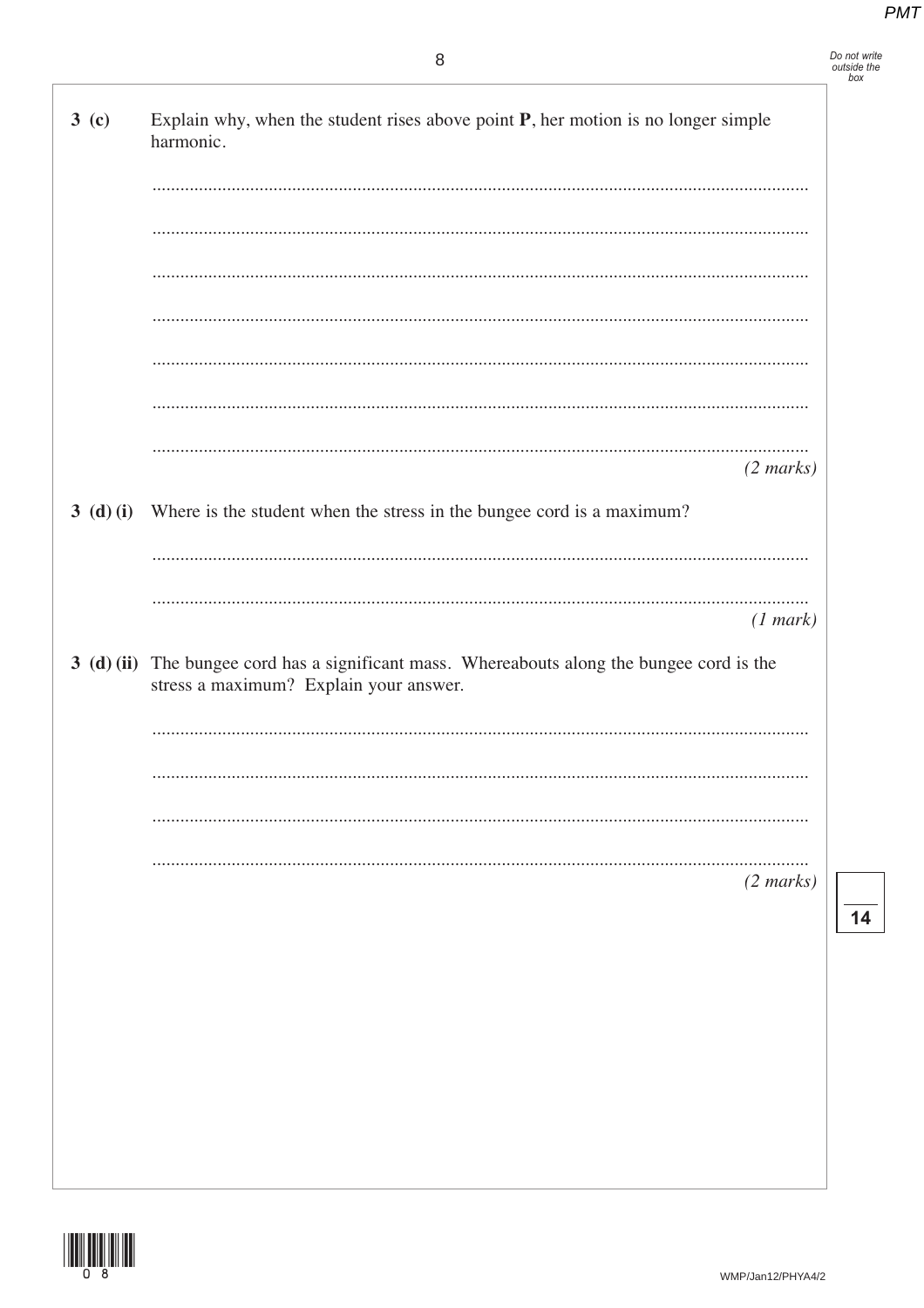*Do not write outside the box*  **4 (a)** A transformer operating on a 230 V mains supply provides a 12 V output. There are 1150 turns on the primary coil.  **4 (a) (i)** Calculate the number of turns on the secondary coil. answer = ........................... turns *(1 mark)* **4 (a) (ii)** A number of identical lamps rated at 12 V, 24 W are connected in parallel across the secondary coil. The primary circuit of the transformer includes a 630 mA fuse. Calculate the maximum number of lamps that can be supplied by the transformer if its efficiency is 85%. answer = .......................... lamps *(2 marks)*  **4 (a) (iii)** The transformer circuit includes a fuse. Explain why this is necessary. ............................................................................................................................................. ............................................................................................................................................. ............................................................................................................................................. *(1 mark)*  **4 (a) (iv)** Why is the fuse placed in the primary circuit rather than in the secondary circuit? ............................................................................................................................................. ............................................................................................................................................. ............................................................................................................................................. *(1 mark)*

**Question 4 continues on the next page**

**Turn over**  $\blacktriangleright$ 

![](_page_8_Picture_4.jpeg)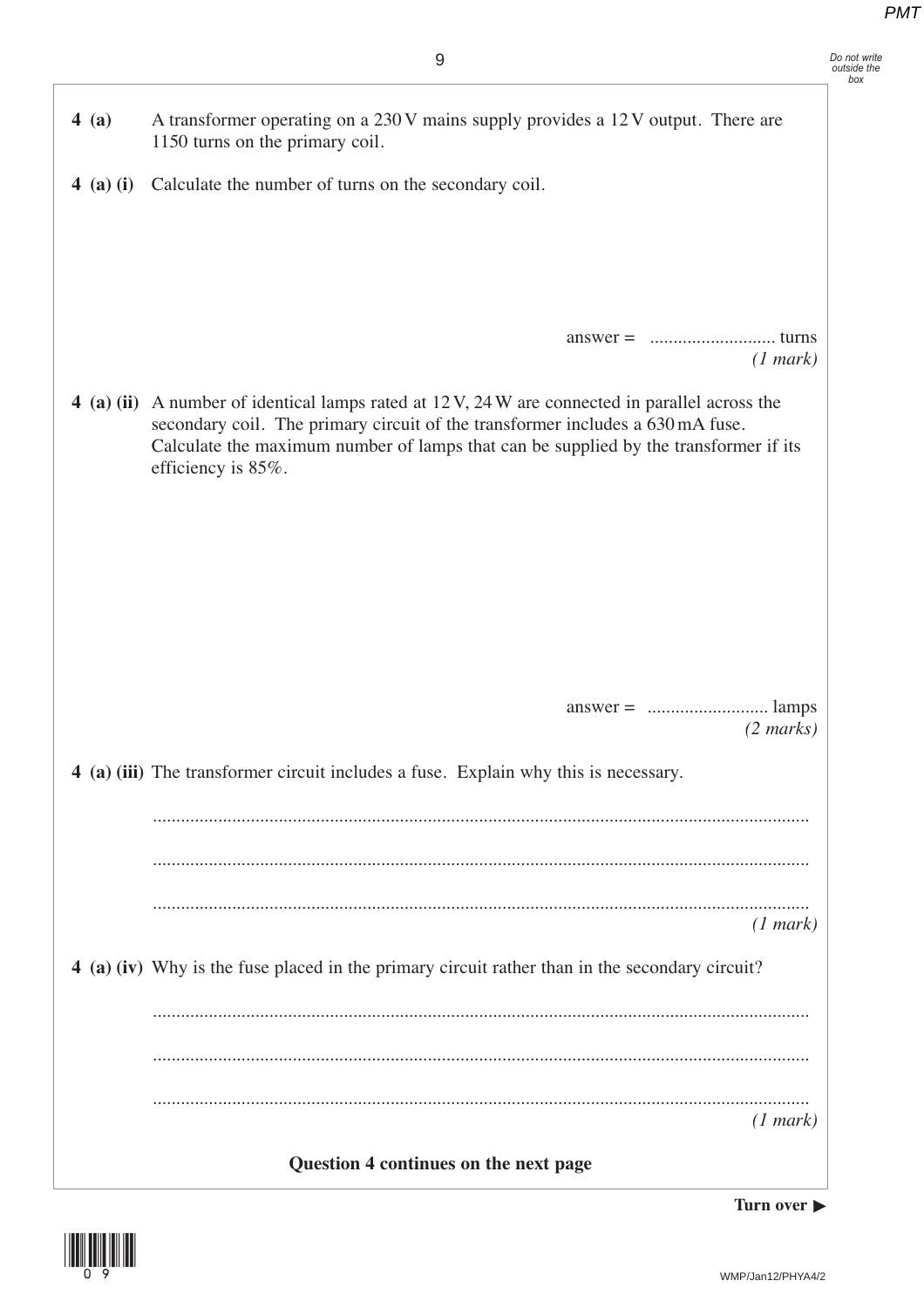levitation. The iron rod is fixed vertically inside a large coil of wire. When the alternating current supply to the coil is switched on, the aluminium ring moves up the

Figure 5 shows an experimental arrangement that can be used to demonstrate magnetic

 $4(b)$ 

- Do not write outside the<br>box
- rod until it reaches a stable position 'floating' above the coil. **Figure 5** iron rod aluminium ring a c supply coil 4 (b) (i) By reference to the laws of electromagnetic induction explain • why a current will be induced in the ring, • why the ring experiences a force that moves it upwards, • why the ring reaches a stable position. The quality of your written communication will be assessed in your answer. WMP/Jan12/PHYA4/2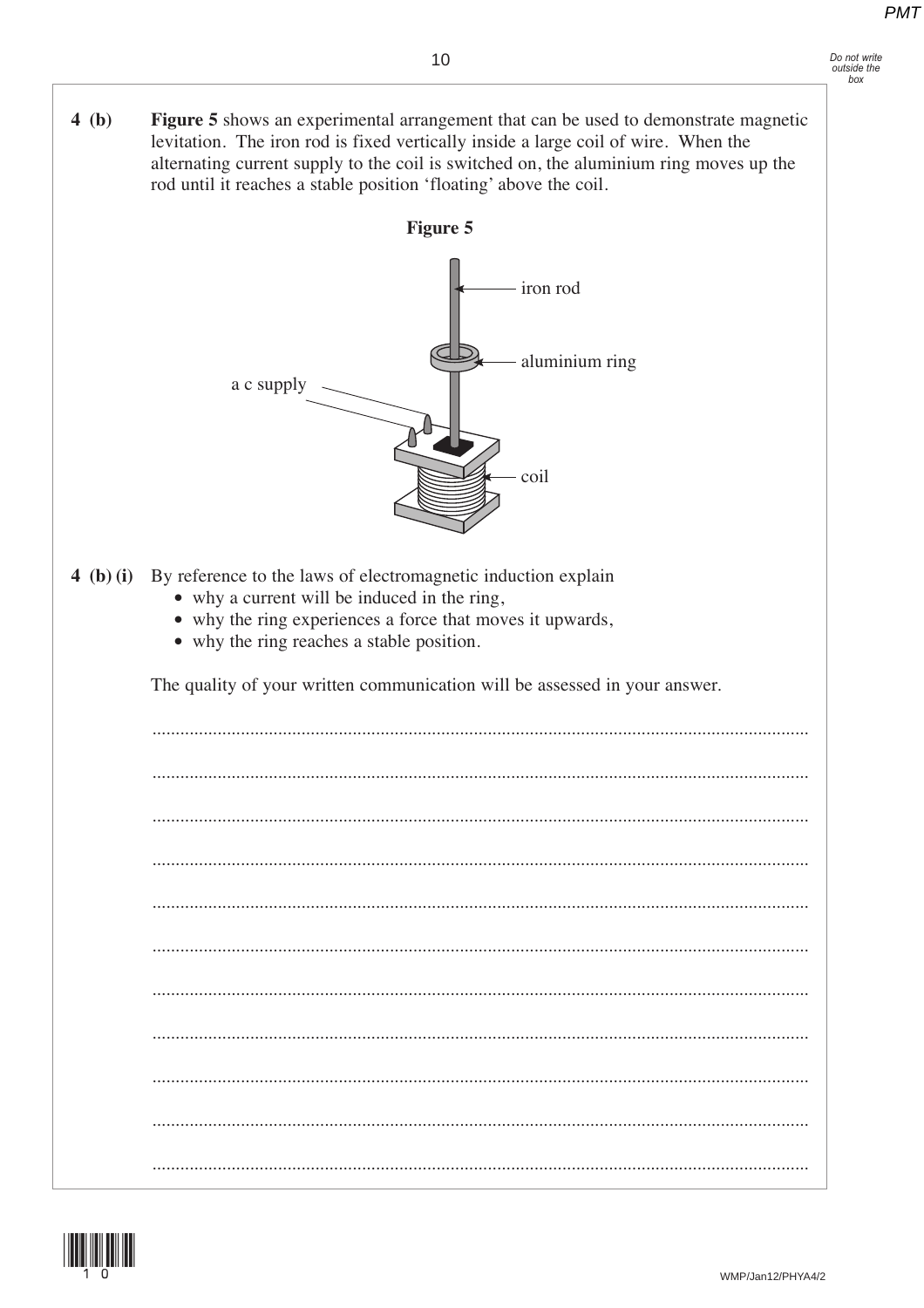Do not write<br>outside the<br>box

|                                                                                               | $(6 \text{ marks})$ |
|-----------------------------------------------------------------------------------------------|---------------------|
| 4 (b) (ii) What would happen to the ring if the alternating current in the coil was increased |                     |
| without changing the frequency? Explain your answer.                                          |                     |
|                                                                                               |                     |
|                                                                                               |                     |
|                                                                                               |                     |
|                                                                                               |                     |
|                                                                                               | $(2 \text{ marks})$ |
|                                                                                               |                     |
|                                                                                               |                     |
| <b>END OF QUESTIONS</b>                                                                       |                     |
|                                                                                               |                     |
|                                                                                               |                     |

![](_page_10_Picture_4.jpeg)

 $\overline{13}$